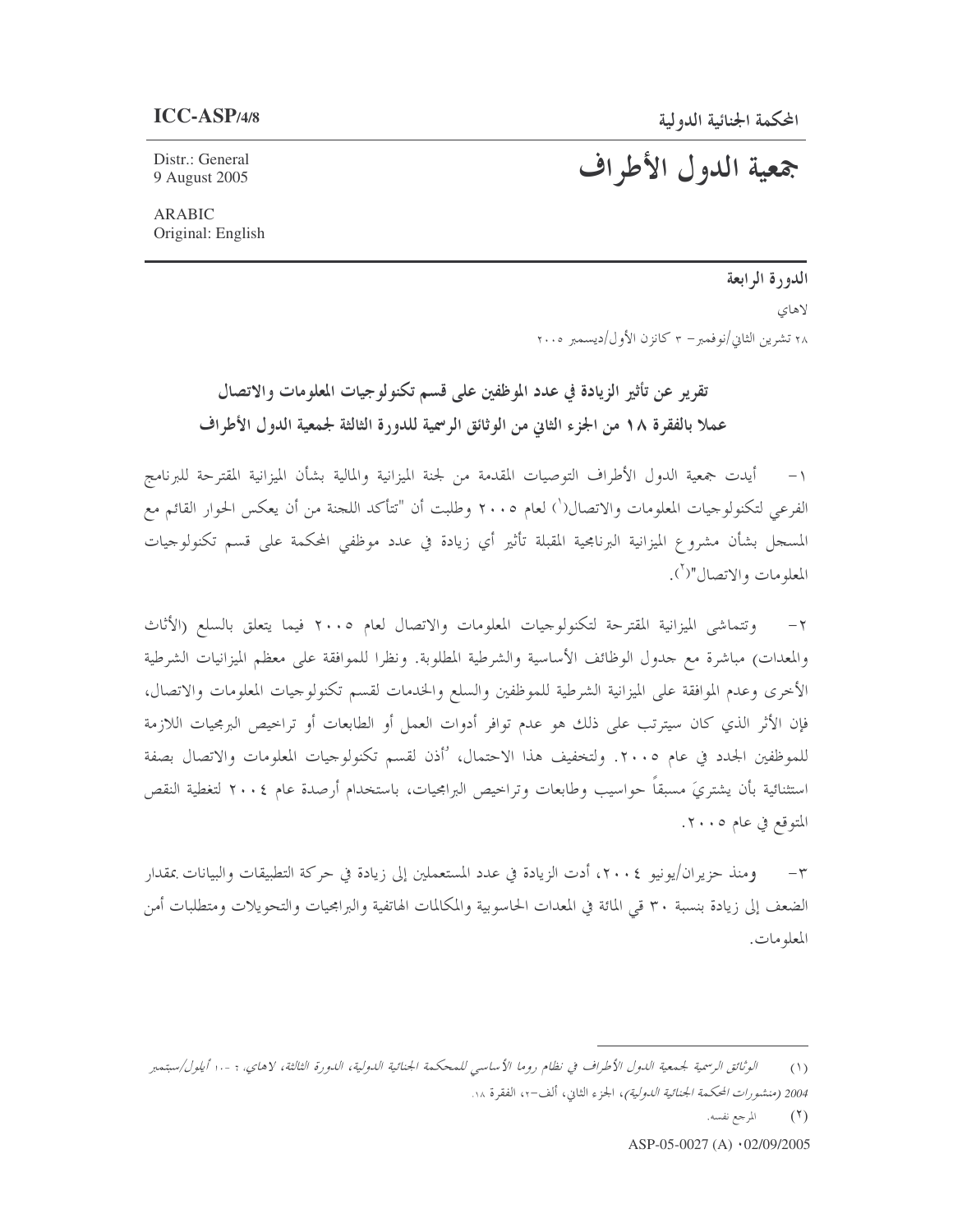٤– وتشمل القاعدة الأساسية لدعم محطات العمل في عام ٢٠٠٥/٢٠٠٤ حاليا ما يلي:

- ٥٥٠ مستعملاً للشبكة اعتبارًا من ٣١ تموز/يوليو ٢٠٠٥ كم ؟ ؛
- ١٥ مستعملاً جديدًا شهريًا (موظفون دائمون، موظفون للمساعدة التقنية العامة  $\bullet$ ومتدربون وما إلى ذلك)؛
- ٦٠٠ مكالمة خدمة شهريا في المتوسط إلى مكتب خدمات قسم تكنولوجيات المعلومات والاتصال.

٥– وبلغ عدد الوظائف التي تمت الموافقة عليها في عام ٢٠٠٥ لمكتب الخدمات من أجل تلبية هذه الطلبات ثلاث وظائف (الخطان الأول والثاني من الدعم) ، بينما تمت الموافقة فيما يتعلق بالخط الثالث من الدعم على خمس وظائف. ولتخفيف الآثار المترتبة على الزيادة في عدد الموظفين، ْأذن لقسم تكنولوجيات المعلومات والاتصال بإعادة تحديد الأولويات في ميزانية القسم المعتمدة من أجل تغطية العمليات العادية بخمسة موظفين للمساعدة التقنية العامة، على النحو التالي:

- ثلاثة موظفين في مكتب الخدمات (الحطان الأول والثاني) ليبلغ عددهم ستة موظفين،
- موظفان لدعم الشبكة والمزود والاتصالات (الخط الثالث) ليبلغ عددهم سبعة موظفين.

٦– وبدون المساعدة التقنية العامة، سيبلغ عدد الموظفين الدائمين في مكتب حدمات قسم تكنولوجيات المعلومات والاتصال ثلاثة موظفين (موظف واحد بمكتب الخدمات لكل ٢٠٠ مستعمل في كانون الأول/ديسمبر ٢٠٠٥). والمعيار المتوسط المتعارف عليه في هذا النوع من الخدمات هو موظف واحد لكل ٧٥ مستعملا، مع انحراف معياري يبلغ ٢٥ مستعملاً ليكون الحد الأقصى المطلق الموصى به هو ١٠٠ مستعمل.

وفي الخط الثالث من الدعم، تقع على نفس الموظفين الذين يقومون بأعمال الصيانة للقاعدة المتنامية من  $-\vee$ الأشخاص الذين يستعملون نظم المعلومات والبنية الأساسية الحالية مهمة العمل أيضا في مشاريع تكنولوجيا المعلومات والاتصال المعتمدة المختلفة التي يطلبها المستعملون. وينطوي هذا على خطورة للمنظمة حيث سيلزم استمرار تخصيص بعض الموظفين لصيانة البنية الأساسية بينما سيعمل موظفون آخرون في المشاريع. ويتسم هذا بأهمية خاصة في منظمة تعتبر فيها سرية المعلومات حاسمة ويتعين على الموظفين ضمان مراقبة أمن البرامج باستمرار.

والنتائج الطبيعية لمثل هذا النوع من النقص في الموظفين في أقسام الخدمات هو طول زمن الاستحابة، وعدم  $-\lambda$ الثقة في الحلول، وارتفاع العمل الإضافي، وعدم تدريب المستعملين بشكل مناسب على الأجهزة.

٣٢٠ موظفا دائما ، و ١٠٠ موظف للمساعدة التقنية العامة، و١٥ موظفا منتخبا، و٨٠ متدربا، و٣٥ متعاقدا للمشاريع.  $(1)$